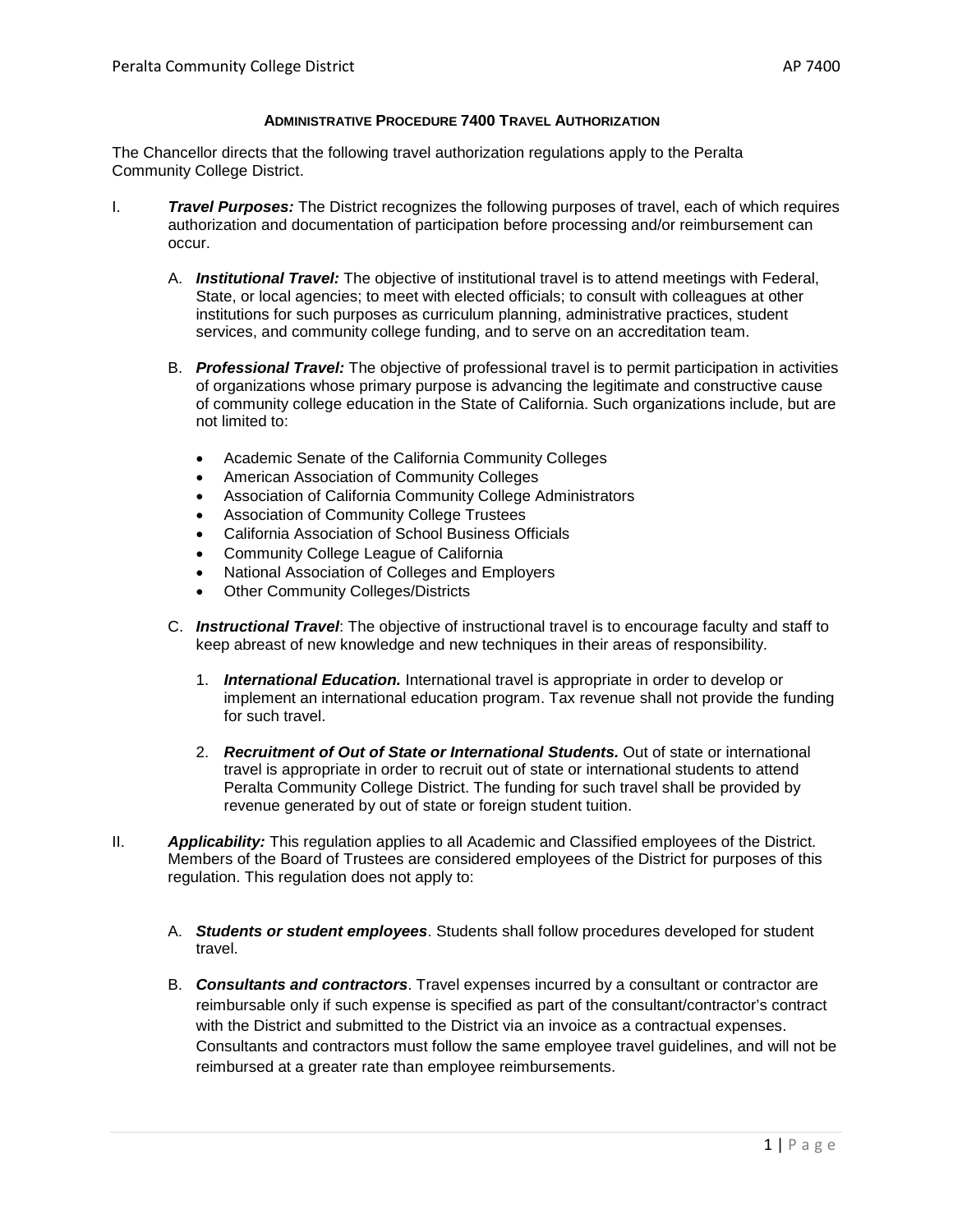- III. *Authorized Activities:* For purposes of this regulation, off-campus travel is defined as attendance and participation at meetings, conferences, conventions, commissions, in-service training, and other groups whose principal business includes community college instruction and/or support functions or the advancement of the discipline or professional area in which the employee normally teaches or works. Off-campus travel does not include:
	- A. Meetings that pay a salary, expenses, or honorarium to the employee as a participant.
	- B. Meetings which are lobbying or legislative in nature without the prior approval of the Chancellor.
	- C. Meetings of professional or other organizations whose interests are outside the scope of the employee's normal work assignment.
	- D. Special interest group meetings outside the scope of the employee's normal work assignment.

### IV. **Conference Attendance**

Trips requiring overnight absences, payment of a participant fee, and/or reimbursement for employee incurred actual and necessary expenses shall be requested prior to the employee's attendance and participation. All conference attendance must be requested and approved prior to the employee's participation using the District's approved Form 7400A. All expense claims requested for reimbursement shall be on the District's approved Form 7400B.

- A. *Approval Processing Requirements:* When requesting off-campus travel, prior approval is required using the district's official "Travel Request Form". The travel request must ensure the activity is related to District business, adequate funding is budgeted and minimal disruption to District programs and operations occur. When appropriate, substitute employees may be arranged. Employees are expected to "shop" well in advance for reasonable prices.
	- 1. The employee's Supervisor, College or District Administration, must approve all travel requests as confirmation the trip and related expenditures are appropriate for District business prior to the trip.

The administrator overseeing the charge account must approve the expenditure of funds and the Business Officer must confirm that the funds are available.

Required approval signatures are as follows:

- **a. In-State Travel:** Requests under \$3000 require approval of the College President (for college members) or the appropriate Vice Chancellor (for district members). Request \$3000 and above require the Chancellor's approval. The Chancellor's Office must receive the request no later than 10 business days in advance of a trip.
- b. **Out-of-State and International Travel.** All out-of-state and international travel require approval by the Chancellor and the Board of Trustees. The Chancellor's Office must receive the request no later than 30 business days in advance of the trip.

Travel must be approved or ratified by the Board of Trustees before an advance payment or reimbursement of expenses can be made.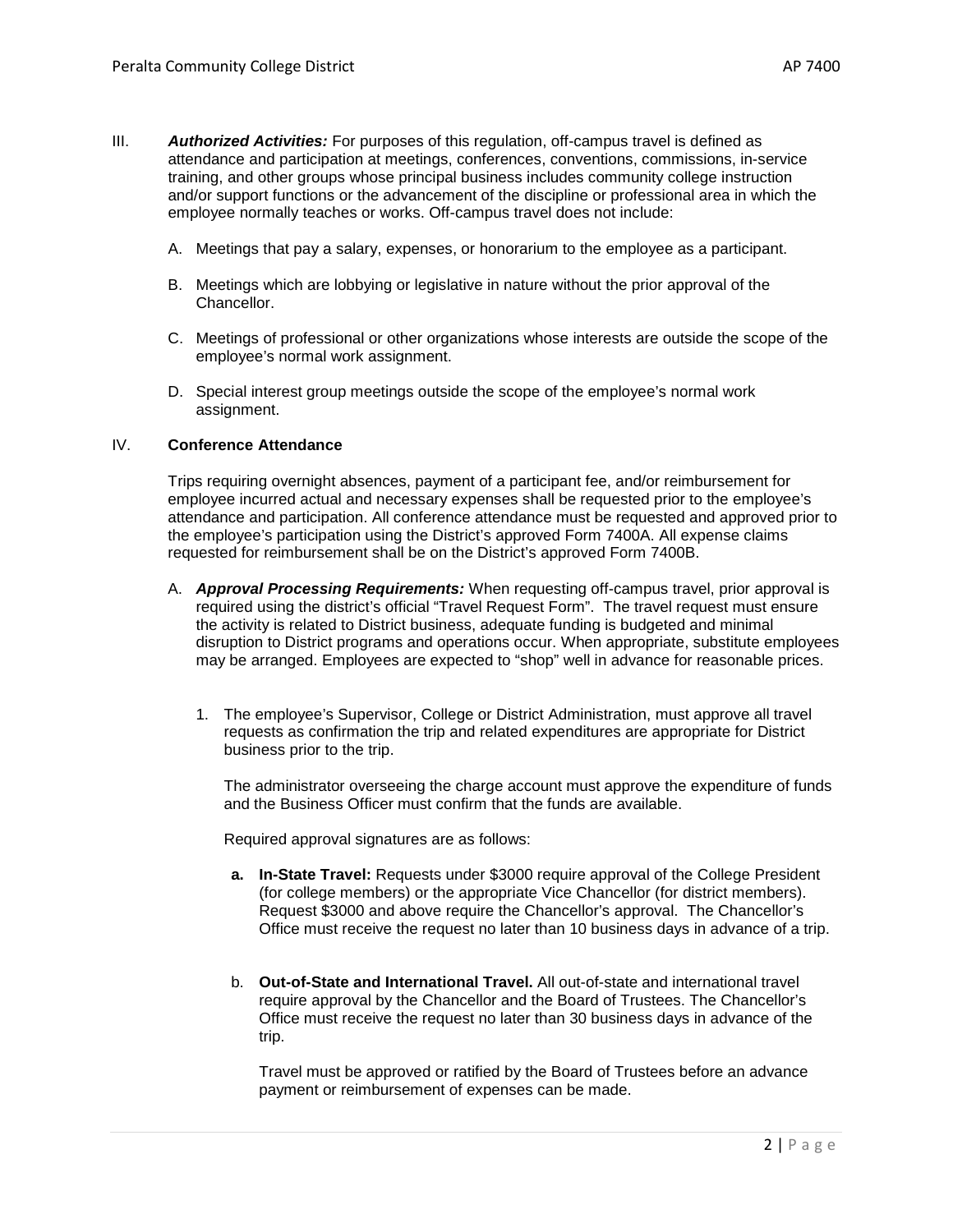- c. **Chancellor and Board of Trustees Travel:** The Board of Trustees approval is required for the Chancellor's or Board of Trustee's travel in advance, if possible. If the Board member or the Chancellor did not know about the trip in time for advance approval, then Board ratification is permitted.
- d. No travel advance funds or reimbursements can be processed without all the required approvals listed above.
- B. *Conference Location Reimbursement Limitation:* If a conference destination is within the boundaries of Peralta Community College District, the only conference expenses eligible for reimbursement are mileage and the payment of a registration/participant fee. Employees receiving a monthly travel stipend are not eligible for mileage or parking reimbursement of less than 30 miles one way or 60 miles round-trip.
- C. *Internal Revenue Services (IRS) Regulations:* Employers are required to track the amount of expense reimbursement allowances paid to employees. Amounts employers pay employees to reimburse for substantiated business expenses are not generally subject to income tax or employment tax. Reimbursements can be subject to such taxes if the employer pays an amount in excess of the federal per diem rate and the employee does not return unsubstantiated expenses covered by the per diem rate to the employer. (IRS Publication 1542).
- D. *Advance Payment.* An employee may request the Finance Office to pay 80% of approved estimated expenses (less the registration fee) in advance, if an approved Travel Request (Form 7400) and required documentation is submitted to the Finance Office within 14 days in advance of travel. For advanced payment for out-of-state and international travel, all required documentation must be submitted to the Finance Office in time for Board of Trustees authorization. If, upon submitting a final expenses claim, actual expenses are less than the 80% advanced, the employee must repay to the district the part of the advance in excess of expenses. No new travel requests will be approved if there is an outstanding balance. If an employee does not respond to a Finance Office request for repayment within 30 calendar days, no future advances to the employee will be made.
- E. *Conference Lodging.* Where a conference hotel is selected by the conference, the discounted conference hotel rate may be used as the lodging reimbursement rate. Travelers thus need to register early to receive the conference hotel guaranteed rate booked for the conference rooms. A copy of the conference hotel website page must be attached to the travel request and expense claim form for this rate to apply as the reimbursement rate. Lodging taxes are excluded from the conference hotel room rate cap. Where more than one hotel is offered for a conference, the lowest offered hotel rate shall be used as the base hotel reimbursement rate. Should the conference rooms be unavailable, employees are reminded to also ask the hotel for government employee, AAA, and senior rates, where applicable. Should no conference hotel be designated for a conference, then the GSA federal rates shall apply as the per diem hotel reimbursement rate. Receipts are required for all hotel reimbursement.
- F. *District Implementation:* When implementing Per Diem Allowances and Non Per Diem Reimbursement, the following shall apply:
	- 1. **Registration Fees** *(Non Per Diem Pre-Paid Expense)*
	- a. Registration fees charged in connection with approved attendance at conferences, conventions, seminars, and training sessions may be processed as a direct payment to the conference sponsor.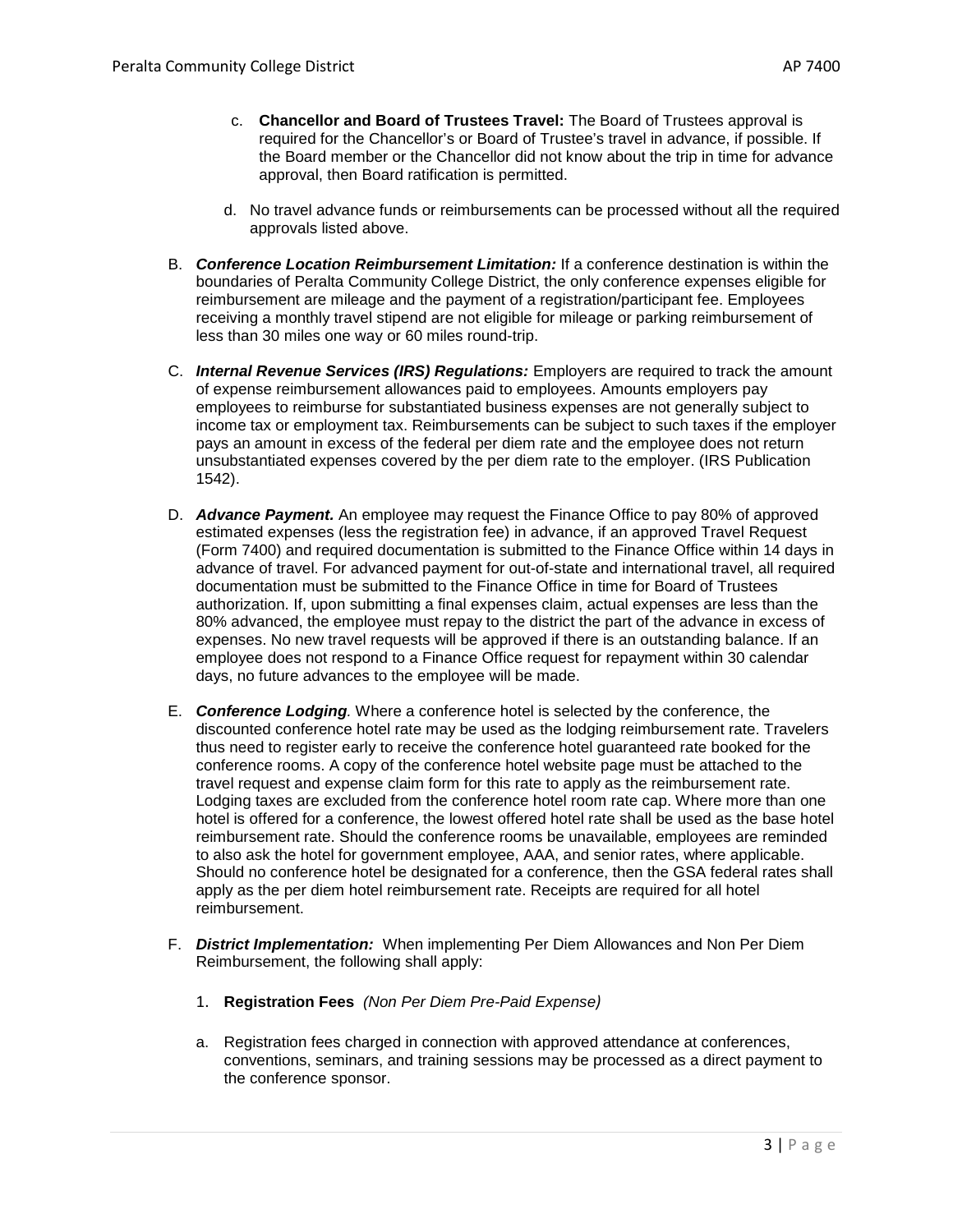- c. A copy of the event's brochure or announcement showing sponsor, event purpose, dates and times, event location, and applicable fees may be used to substantiate the event's purpose and employee's attendance.
- 2. **Lodging (***Per Diem Allowance)*
- a. Allow lodging as an allowable per diem expense when the nature of the travel requires the employee to be absent overnight from his/her established residence and the destination is outside the District boundaries
- b. Calculate lodging separately for each employee when employee's share lodging.
- c. Limit the Per Diem allowance to the single occupancy rate when the employee shares lodging facilities with a non-District person.
- d. Reimburse for lodging taxes as a non-per diem expense whenever such taxes increase lodging costs to an amount greater than the per diem lodging rate. Employees are encouraged to complete a "Hotel/Motel Transient Occupancy Tax Waiver" Form 7400C in order to avoid payment of lodging taxes.
- e. Lodging expenses are substantiated via a copy of the "hotel" bill.
- f. Full per diem rates are allowed for up to one day before the conference and one day after the conference, if warranted by an early start or late finish schedule of the conference. This can also accommodate any lodging assessment, or early or late check-in or out fees.
- g. The conference dates should be requested to be consistent with the required travel dates to attend all conference activities.
- 2. **Meals** *(Per Diem Allowance)*
	- a. Allow the Per Diem allowance only for employees when the meal is associated with an approved conference attendance. Social events unrelated to the functions of the District are not reimbursable. Alcohol is not reimbursable.
	- b. When applicable, use the meal amount stated in the registration fee of a meeting, conference, or other activity as part of the per diem allowance.
	- c. Include tips in the Per Diem allowance.

Meals substantiated by a receipt are subject to the \$75 a day maximum. If a meal or tip is not substantiated by a receipt, it may be claimed as a portion of the \$50/day meal reimbursement.

- d. Employees may not use room service or a room mini-bar or snack bar.
- 3. **Incidentals** *(Per Diem Allowance)*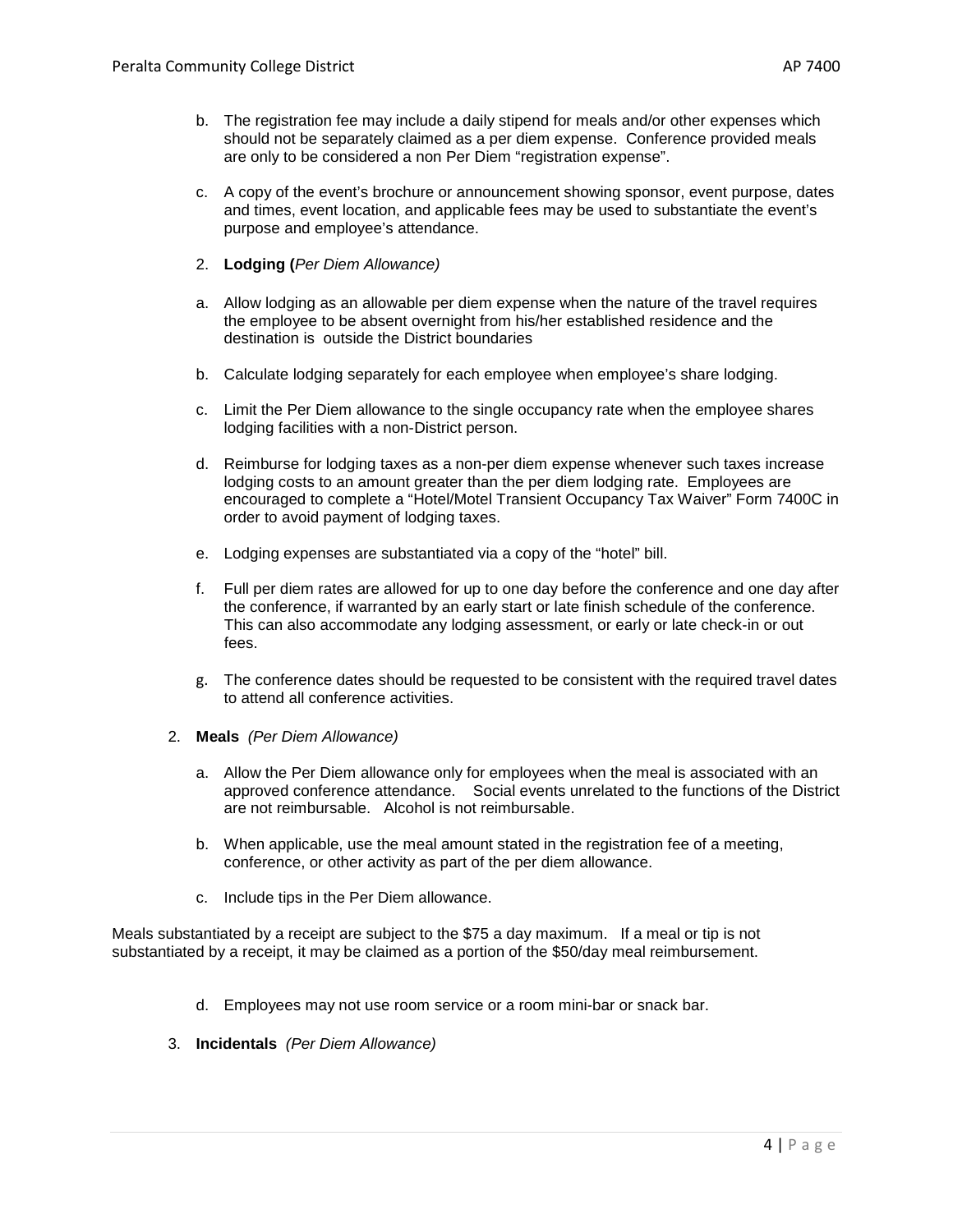- a. Reimburse employees for reasonable expenses incidental to travel and/or miscellaneous expenses essential to District business. Receipts and/or other documentation are not required for incidental expenses of less than \$25/day.
- b. Include the expenses enumerated below as part of the Per Diem allowance which do not need to be documented provided they do not exceed \$25/day:
	- Telephone, fax, internet access, email, etc.
	- Minor supplies, postage, and reproduction costs.
	- Porter service where charged as a specified fee.
	- Tips.
	- Laundry and valet expenses when employee's absence from regular service extends beyond five (5) nights.
	- Other miscellaneous items directly related to District business.
- 4. **Transportation** *(Non Per Diem Direct Pay Expense and/or Reimbursable Expense)*
	- a. *Air / Rail Travel:* The employee purchases their tickets directly and submits for reimbursement as an expense claim. Fares must be at the lowest possible rate, e.g., economy, coach, etc. Upgrades are not reimbursable. If an employee wishes to upgrade, it is done at the employee's expense. Baggage charges may be reimbursed subsequent to the trip with the submission of receipts. Employees are expected to "shop" well in advance and be sensitive to pricing. Travel agent fees are not reimbursable unless it can be demonstrated that the travel agent's total cost is less than available through normal internet booking capabilities. Management may withhold approval of full reimbursement if air travel prices are above the norm due to late booking.
	- b. *Personal Airplane Use:* In the event an employee desires to use his/her personal airplane, Chancellor approval is required. Reimbursement shall not exceed the economy/coach rate for public carriers.
	- c. *Personal Vehicle:* A personal vehicle is approved for travel. The lesser of mileage or air fare is reimbursed regardless of what mode of transportation is used. Mileage is calculated from the employee's worksite to the conference, and not from the employee's home.
	- d. *Taxi and Shuttle Services:*When an employee is on an approved conference, taxi, bus, rail, and shuttle services are the preferred transportation mode to and from the airport. A receipt is required for reimbursement unless claimed as an incidental expense. Employees should also explore the use of public transit, such as by bus, train, or BART.
	- e. *Rental Cars:* Employees on approved conferences outside of Alameda County may be authorized to rent a car when the cost of transportation is greater than the cost of other transportation modes, e.g., taxi, airport limousine, shuttle, multiple employees traveling together, etc.
		- 1) Employees are to rent the car in their name, not the District's name.
		- 2) Reimbursable rental charges are limited to a compact or standard size car. If the employee wishes an upgrade, he/she may do so at his/her own expense.
		- 3) Rental charges should be at the best promotional rate and/or net of any discounts.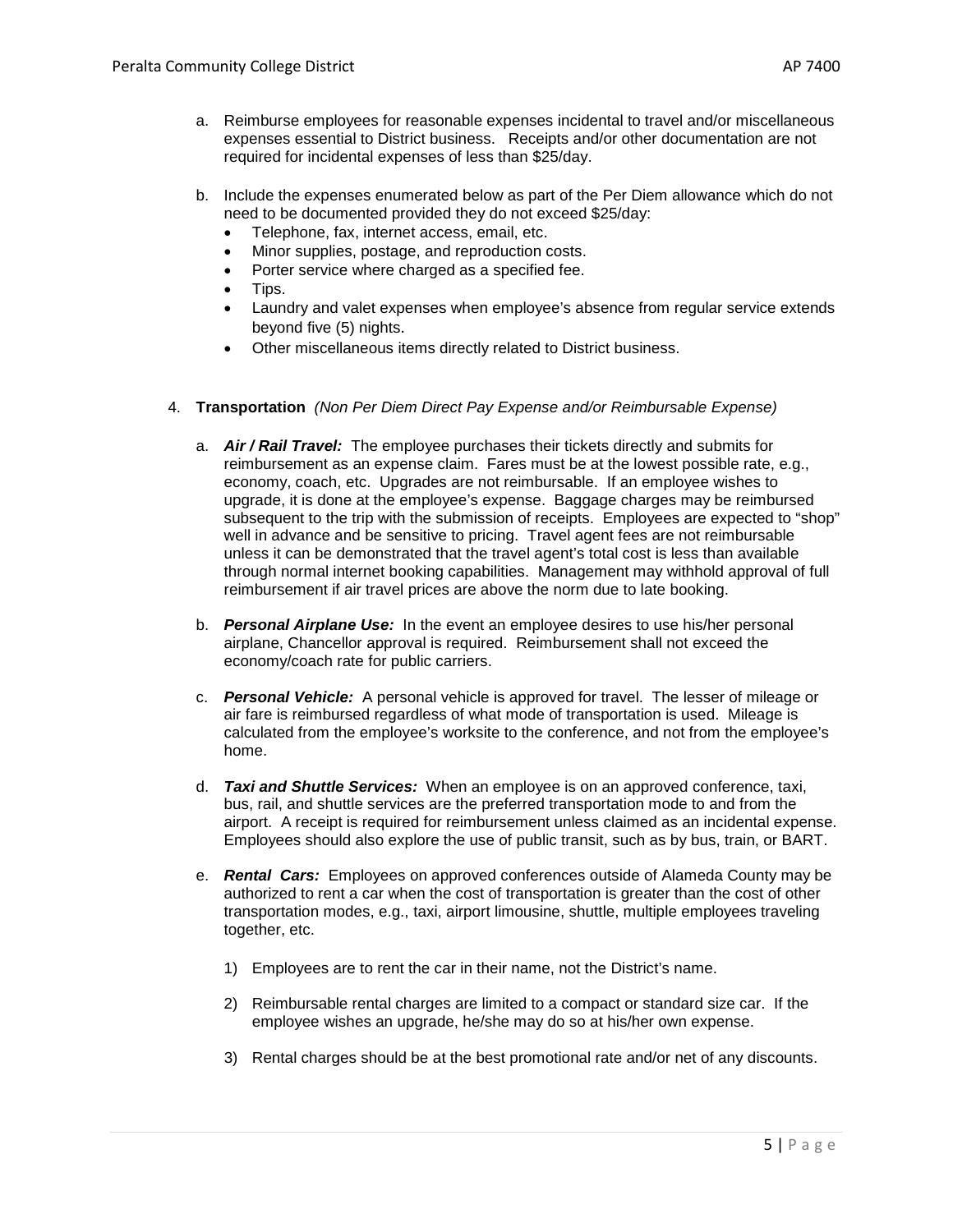- 4) Gasoline for rental car use is reimbursable with proper documentation, e.g., rental agreement requirement and receipt(s).
- 5) Peralta Community College District has insurance for vehicles rented for district business. Therefore, there is no reimbursement for insurance purchases as part of a car rental contract.
- 6) Employees are encouraged to use the district van for group travel rather than using a rented vehicle.

# f. **Parking and Related Fees**

- 1) Metered or any other parking fee, or a toll fee, is reimbursable when receipts are provided as a part of a conference claim. If receipts are not available, these fees could be considered covered as part of the incidentals allowance.
- 2) *Airport / Rail Station Parking:* Parking fees for leaving an employee's personal vehicle at the airport / train station is reimbursable at the shuttle/long term parking lot rate. If the travel is for an extended period of time, an airport shuttle to/from the employee's home is reimbursable if the shuttle cost is less than parking cost.
- 3) *Related Fees:* Toll, bridge, and other related fees are reimbursable if a receipt is provided. If a receipt is not provided, the expense would be considered part of undocumented incidental expenses.
- 5. Table AP 7400-2, Allowable Conference Expenses, below, identifies expenses allowable and not allowable.

# V. **Personnel Considerations**

- A. *Leave of Absence:*When a leave of absence of any kind is taken by an employee while on travel status, the exact date and hour of departure and return to duty shall be shown on the reimbursement claim. No expense of any kind will be allowed for time in a leave of absence status.
- B. *Salary-Status:* An employee authorized to attend a conference is considered to be in regular status for the duration of the conference.
- C. Disregard for District travel policy, regulations, and procedures and/or altering receipts can result in disciplinary action.
- D. *Overtime:* Overtime is not permitted unless expressly authorized in advance by the Chancellor.

### VI. **Operating Procedures**

The Vice-Chancellor for Finance shall establish the Form 7400 and instructions to implement this administrative procedure. Approved travel requests in excess of \$1,000, as well as all out-of-state and international travel will be included in the "Background Materials" as part of the Board of Trustees Meeting agenda.

VII. *Travel Categories:* The District may authorize and reimburse travel for Peralta Community College District business-related expenses incurred as follows: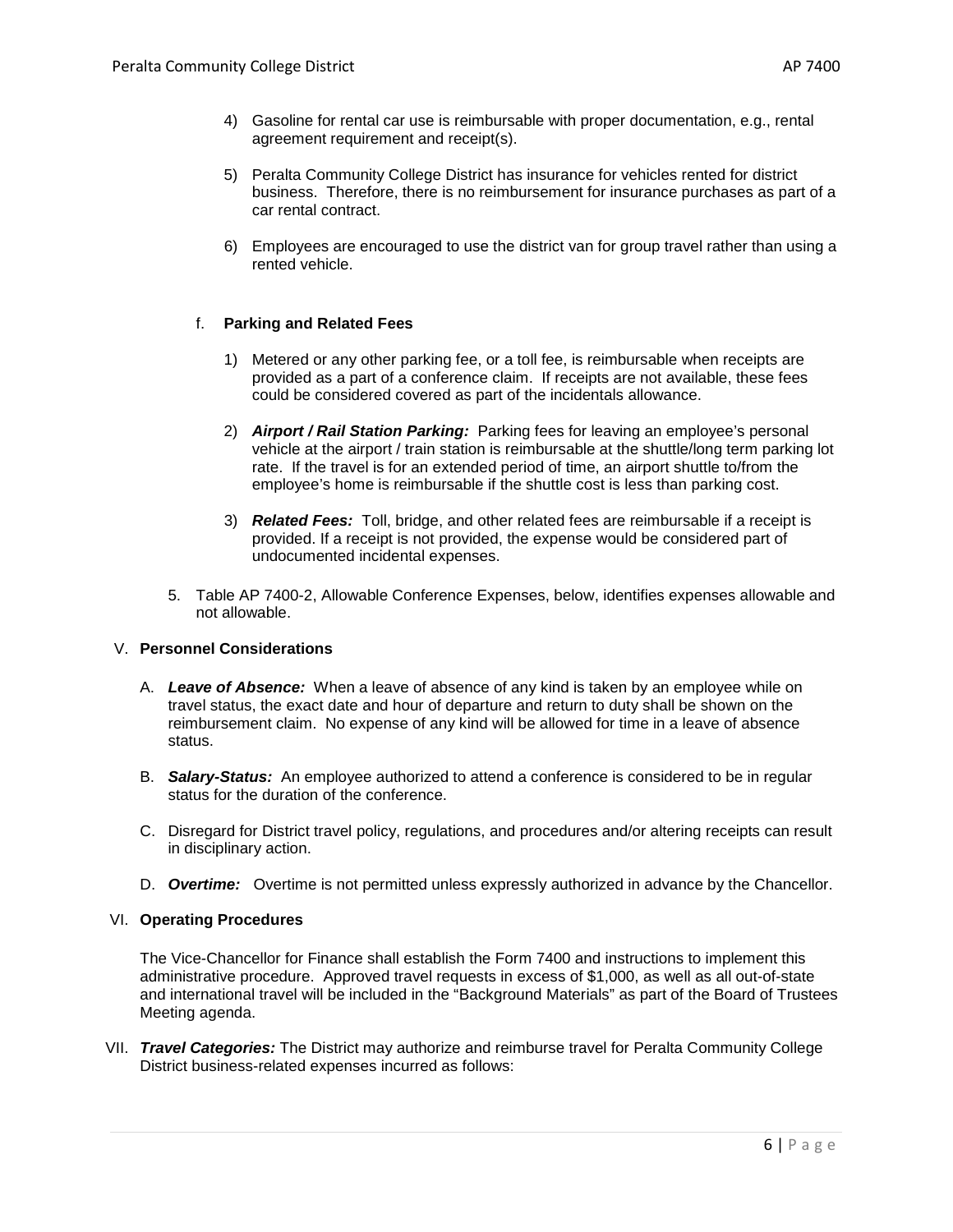- 1. *Mileage, Tolls and Parking Reimbursement:* Employees authorized to use a personal vehicle in the performance of their assigned workday duties are eligible for reimbursement for mileage and parking fees incurred while on District business. All expense claims requested for reimbursement shall be substantiated and submitted on the District's approved form. Employees receiving a monthly travel stipend shall not be eligible for mileage, tolls, and parking reimbursement of expenses for travel associated with their regular job functions.
	- 1. *Direct Surface Route:* Mileage is reimbursable on the basis of a commonly-used direct surface route, e.g. "Google Maps". The district cannot reimburse for extra miles logged due to a "roundabout" or other preferred route.
	- 2. *Parking and Toll Fees:* Parking, Toll and other related fees are reimbursable when the expense is substantiated.
	- 3. *Call-Back Mileage:* In the event an employee is off-duty and called back to work by a supervisor, the employee may be paid for all mileage traveled in connection with that event or as specified in an applicable collective bargaining agreement.
	- 4. *Meals Per Diem:* The per diem allowance can be claimed for reimbursement of meals during the authorized travel without submitting itemized receipts, inclusive of tax and tip are:

| • Breakfast:     | \$10.00 |
|------------------|---------|
| $\bullet$ Lunch  | \$15.00 |
| $\bullet$ Dinner | \$25.00 |

5. *Meals with Receipts:* The maximum amount to be claimed for reimbursement of meals during the authorized travel with receipts, inclusive of tax and tip are:

| $\bullet$ Breakfast | \$15.00 |
|---------------------|---------|
| $\bullet$ Lunch:    | \$25.00 |
| • Dinner            | \$35.00 |

- 6. *Incidentals:* Reimbursement to employees for reasonable expenses incidental to travel and/or miscellaneous expenses essential to District Business. Receipts and/or other documentation are not required for incidental expenses of less than \$25 per day. Incidental expenses include telephone, fax, internet access, email, supplies, porter services, tips, valet and laundry expenses, or other miscellaneous items directly related to District Business travel.
- 7. *Not Reimbursable:* Employees shall not be reimbursed for the following:
	- a. Miles to and from the work location to the employee's personal residence. If, at the start or end of the work day, the employee is required to travel on district business to a destination that is farther from the work location than the normal commute, only the excess miles are reimbursable.
	- b. Gas purchases are not reimbursable because the mileage reimbursement rate includes fuel expenses.

Damage or theft to an employee's vehicle or items kept within the vehicle is not the districts liability. A portion of the reimbursement rate is intended to defray the individual's insurance costs.

Approved by the Chancellor: April 12, 2012 Revised by the Chancellor: January 29, 2015 Revised and approved by the Chancellor: September 14, 2018